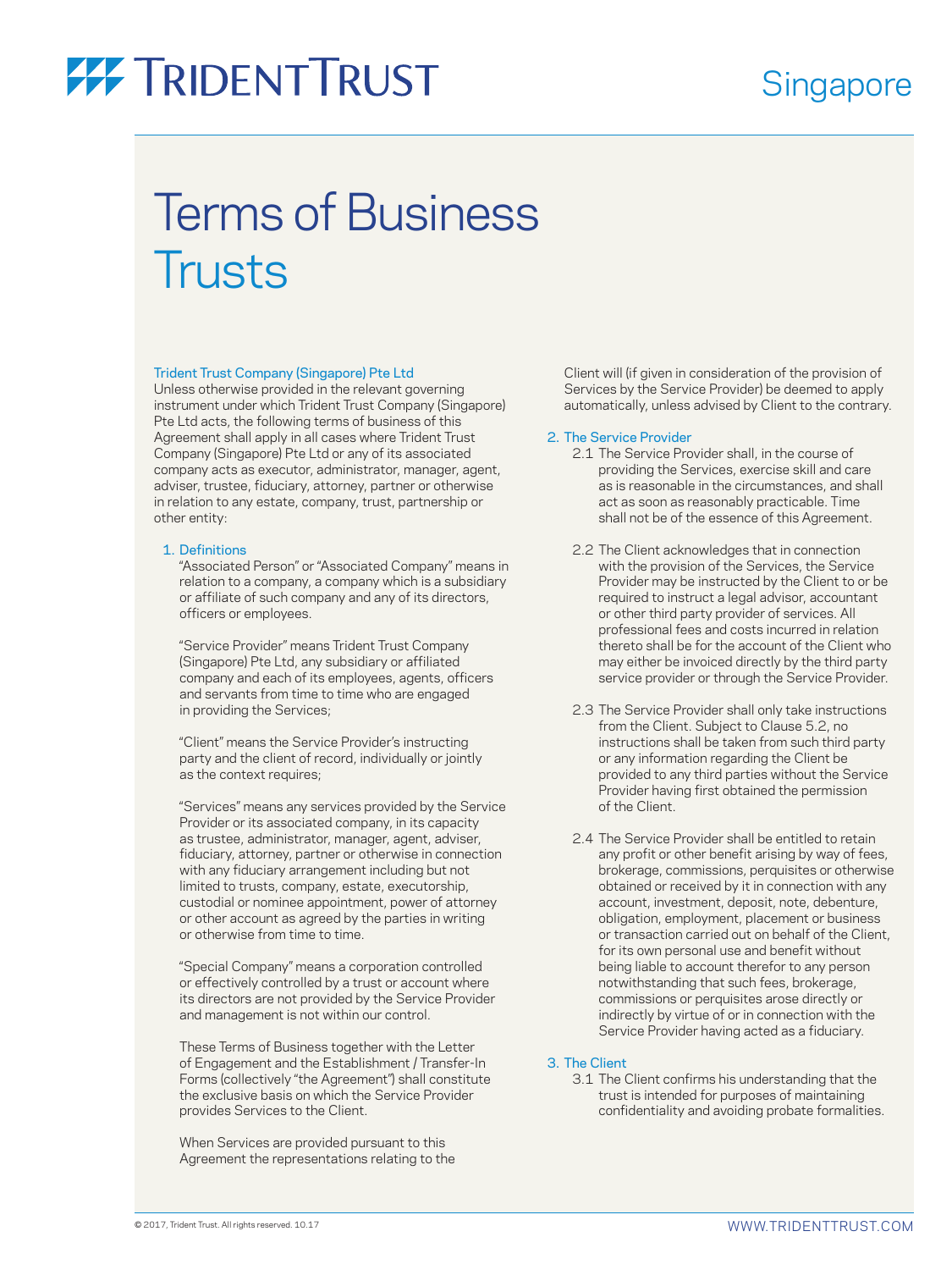### **Singapore**

- 3.2 The Client confirms his understanding that the settlement of any assets belonging to him into a trust would constitute a parting of the legal ownership of those assets.
- 3.3 The Client shall provide to the Service Provider such information as the Service Provider considers necessary in order to ensure compliance with all applicable legislation and any reporting disclosure or filing obligations as may be relevant.
- 3.4 The Client also undertakes the responsibility in complying with any reporting disclosure and/ or filing obligations imposed upon the Client as settlor, beneficiary, protector, donor and/or transferor or in respect of any other capacity directly or indirectly connected with any trust arrangement.
- 3.5 The Client confirms and undertakes that all information provided or to be provided forthwith to the Service Provider by the Client or otherwise, is true complete accurate and not misleading in any material respects. The Client warrants that he is not aware of any fact of circumstance that might affect the Service Provider's decision in considering whether to provide the Services and further undertakes to disclose any matter forthwith that might affect the Service Provider's willingness to provide or continue to provide any of the Services.
- 3.6 The Client further warrants that Client and any person responsible for providing information to the Service Provider has taken all necessary tax and legal advice in all relevant jurisdictions, including outside Singapore, and to ensure that the activities or proposed activities carried out in the course of providing the Services will not breach the laws of any relevant jurisdiction.
- 3.7 The Client acknowledges and confirms that the Service Provider is not responsible for advising the Client or any other relevant person on any tax or legal matter and further acknowledge that he has been advised to consult his own professional advisor in regard to any tax and legal matter.
- 3.8 The Client shall provide full details of and promptly inform the Service Provider of any changes in its contact details.
- 3.9 The Client confirms and undertakes that any funds and/or assets conveyed or to be conveyed to the Service Provider are not derived from or connected with any activity which is illegal or unlawful in their country of origin or in the Client's country(s) of residence or any other relevant jurisdiction and further, that the conveyance of such funds and/or assets are done lawfully without the object of avoiding

claims by actual or foreseeable creditors or the circumvention of community of property rights/joint ownership rights.

- 3.10 The Client confirms and declares that the Client has complied and undertake to continue to comply with the tax laws and/or tax reporting obligations of the countries where the Client is and/or which the Client is subject to in relation to any asset that the Client has transferred and/or will transfer from time to time and any profits and/or gains derived therefrom.
- 3.11 The Client shall at all times hereafter indemnify and keep indemnified the Service Provider against all actions, suits, proceedings, claims, demands, costs, charges, expenses and consequences whatsoever which may be taken or instituted against the Service Provider by reason of or on account of the Service Provider providing the Services pursuant to this Agreement.
- 3.12 Upon the termination of any appointment or assumption of duties by the Service Provider, the Service Provider reserves the right to require an ongoing indemnity as may be necessary in the circumstances in favour of the Service Provider.

#### 4. Fees & Invoicing

- 4.1 Unless otherwise agreed in writing, the Service Provider shall be entitled to the fees in accordance with any schedule of fees or scale of charges that the Service Provider may inform the Client in writing from time to time.
- 4.2 All fees are payable annually in advance, and are non-refundable, unless expressly stated otherwise. Fees shall be a first charge over trust or account.
- 4.3 The Service Provider may revalue trust assets from time to time for purposes of determining fees, with the cost of such valuation, if any, borne by the trust or account.
- 4.4 The Service Provider calculates its fees on the gross value of assets (book value or market value whichever is higher) without regards to the value of liabilities.
- 4.5 The Service Provider reserves the right to charge additional fees for buying, selling, administering or liquidating land or other properties.
- 4.6 The Service Provider shall recover all reasonable out of pocket costs incurred in connection with any services provided, including but not limited to, legal, audit and other professional fees, custody fees, brokerage, stamp duty, goods and services tax, investment management fees, postage, communication and courier charges etc.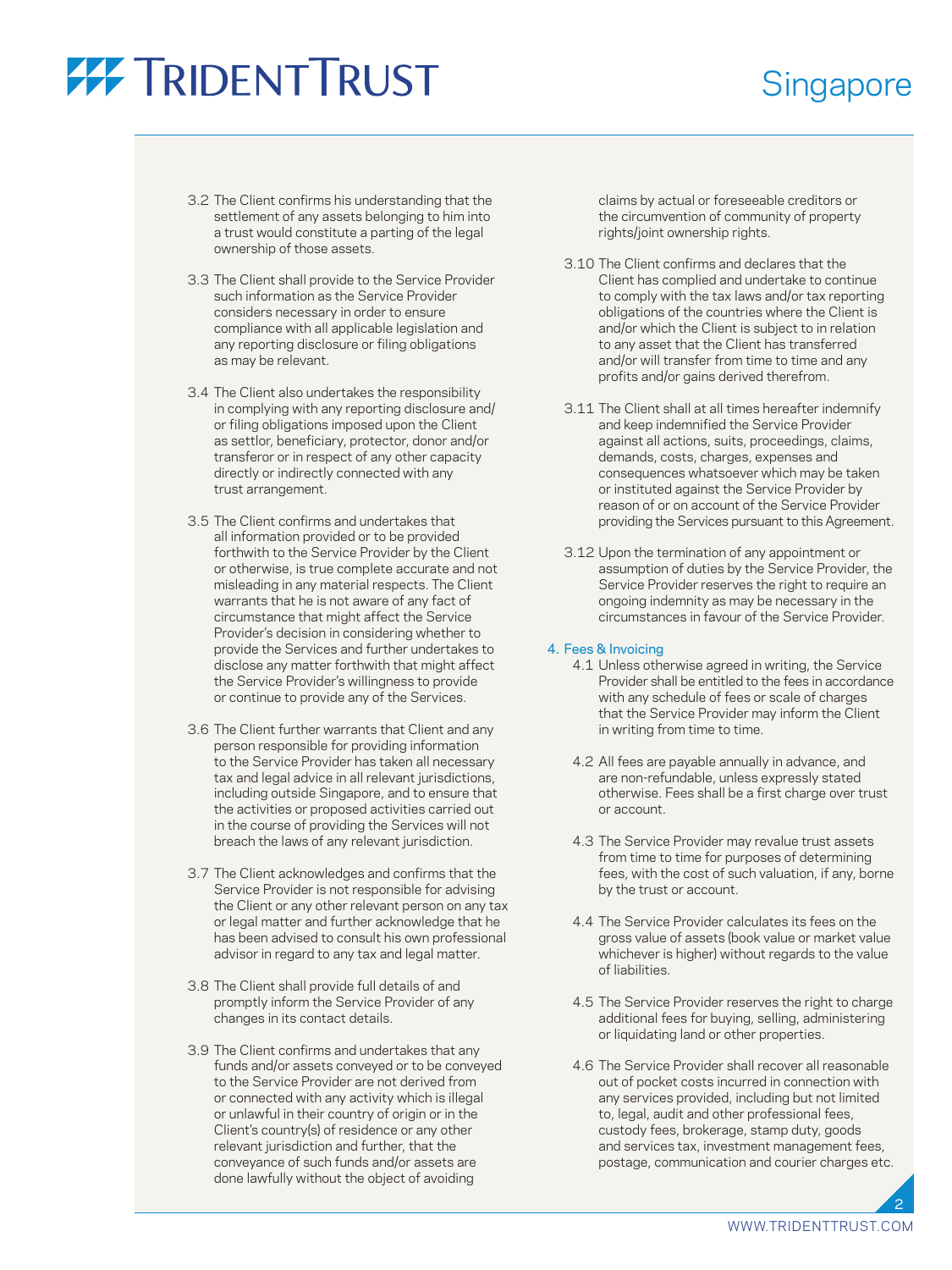### **Singapore**

- 4.7 The Service Provider shall not be required to incur any expenses or make any payments in the course of providing the Services unless the Service Provider is in receipt of sufficient funds in advance.
- 4.8 Invoices for the Services (which will include the amount of any disbursements) will be rendered to the Client's address unless another addressee is otherwise agreed to in writing with the Service Provider. The Client agrees to pay and discharge any such invoice forthwith on demand in the event that it remains unpaid 30 days after the due date for payment. Terms of payment are as stated in the invoices presented. If terms are not adhered to, the Service Provider reserves the right to charge interest on overdue accounts at the rate of 2% per month and to refuse to provide any further services until all outstanding invoices are settled.

#### 5. Information & Confidentiality

- 5.1 Subject to Clause 5.2, the Service Provider shall use all reasonable endeavors to keep confidential information provided to it by the Client.
- 5.2 The Client acknowledges that the Service Provider is bound by regulatory and other obligations under the laws of Singapore and agrees that any action or inaction on the part of the Service Provider carrying out such obligations shall not constitute a breach of the Service Provider's duties hereunder.
- 5.3 Any report, letter, information or advice the Service Provider gives to the Client pursuant to any representation given by the Client and/or the Client's advisors, is given in confidence solely for the purpose of such representation and is provided on condition that the Client undertakes not to disclose the same without the Service Provider's prior written consent.
- 5.4 The Service Provider shall not be required or obliged to take any action which it considers to be unlawful or improper or which may cause it to incur any personal liability and the Service Provider shall not be liable for refusing to take any such action.
- 5.5 Notwithstanding any provision hereof, the Service Provider shall be entitled and is irrevocably authorized to open and read all and any correspondence, letter, fax, electronic mail or other communication received by the Service Provider on behalf of the Client.
- 5.6 The Service Provider shall not be liable for any loss of information or inadvertent disclosure of information arising as a result of the use of

electronic mail as a channel of communication. The Client acknowledges that it is fully aware of the risks of using unencrypted electronic mail.

#### 6. Personal Data Protection

- 6.1 The Client hereby consents to the Service Provider collecting and using part, parts or the whole of the Client's 'Personal Data' *(as defined in the Personal Data Protection Act (No. 26 of 2012) ("Act"))* for purposes directly or indirectly relating to the Services.
- 6.2 The Client hereby consents to the Service Provider transferring the Client's Personal Data abroad in the performance of the Services and in accordance with the requirements as prescribed under the Act.
- 6.3 The Client hereby agrees that if he submits any Personal Data relating to any third party, by submitting such information to us, the Client unequivocally represents that the Client has obtained the consent of the third party to provide us with their Personal Data for the respective purpose(s).
- 6.4 The Client hereby represents that all Personal Data submitted to us is complete, accurate, true and correct at the time of submission and we will be provided with updates from time to time when any part of such Personal Data is no longer accurate, true or correct.
- 6.5 The Client has a right of access and correction with respect to the Personal Data they have provided in accordance with the Act, subject to the payment of a reasonable fee for such access or correction, where applicable. The Client's right to access includes the right to obtain a copy of the Personal Data which the Client has provided to us, to date.

#### 7. Notices & Instructions

- 7.1 Any notice or other document to be served under this Agreement must be in writing and may be delivered by hand or sent by prepaid letter post or facsimile transmission to the party to be served at that party's address as provided (or as varied from time to time by notice in writing).
- 7.2 The Service Provider may, in their discretion, accept and act upon instructions and directions given by telephone, facsimile transmission, electronic mail or through an affiliate of the Service Provider.
- 7.3 Unless otherwise provided in the relevant governing instrument under which Trident Trust Company (Singapore) Pte Ltd acts, the Client hereby authorises the Service Provider to communicate with him by unencrypted electronic mail and agrees that the Service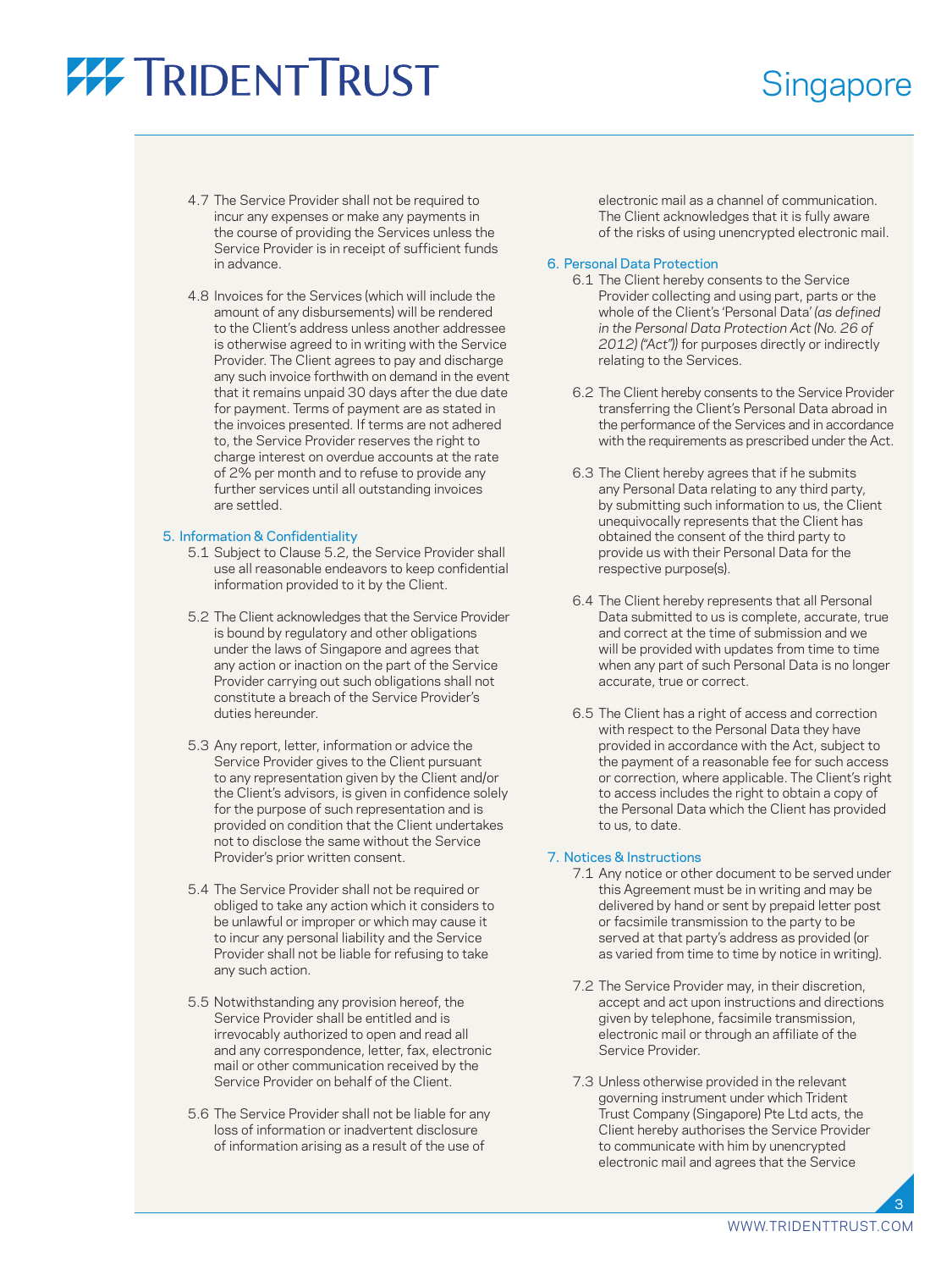### **Singapore**

Provider shall not be liable for any loss or be liable for any liability incurred by the Client by reason of the use of electronic mail (whether arising from viruses or otherwise) and hereby releases the Service Provider from any such liability. The Service Provider shall not be liable for any loss or damage caused by the transmission by it of an infected email.

#### 8. Assignment

 The terms of this engagement shall be binding upon and endure for the benefit of the successors of the parties but shall not be assignable in whole or in part by any party without the prior written consent of the other parties provided that the Service Provider shall be entitled to assign its rights and liabilities hereunder by not less than 28 days' notice to the Client.

#### 9. Termination & Suspension of Services

- 9.1 The Service Provider may terminate the service by giving no less than 90 days written notice or otherwise as agreed in writing. In such event, the obligations of the parties (save as set out in Clause 9.3. and in respect of antecedent breaches) shall cease and terminate.
- 9.2 This Agreement may be terminated with immediate effect by notice in writing by the Service Provider in the event that:
	- (a) the other party commits any material breach of its obligations under this agreement or under any other agreement between the parties; or
	- (b) the other party goes into liquidation (except for the purpose of a bona fide solvent amalgamation or re-organization) or is declared bankrupt; or a bankruptcy petition is presented against it or a receiver is appointed in respect of it.
	- (c) any legal proceedings are commenced against the Client (including any injunction or investigation proceedings or any incident that may bring the reputation or standing of the Service Provider into disrepute).
- 9.3 Termination shall be without prejudice to any rights or liabilities of any party either arising prior to termination or arising in respect of any act or omission occurring prior to termination.
- 9.4 In the event of termination, the Service Provider shall not be obliged to return all or any part of the fees and expenses paid to it hereunder (save for amounts paid on account of disbursements to be incurred).
- 9.5 In the event of termination, the Service Provider and the Client shall each arrange that all such

acts are done as may be necessary to give effect to such termination and the Client shall within 30 days of the date of termination procure the appointment of a successor Service Provider and the Service Provider shall, subject to payment of all amounts due to it, co-operate with the Client in relation to such appointments.

- 9.6 The Service Provider shall be responsible for the preparation and filing of the necessary resolution/minute required to effect any transfer to a successor Service Provider and the applicable rate for undertaking this service shall be invoiced and settled by the Client prior to the filing of the resolution/minute.
- 9.7 The Client acknowledges that notwithstanding the right of the Service Provider to terminate or suspend its services in accordance herewith the Service Provider (and/or its officers, agents and employees) may have continuing regulatory/ fiduciary duties under applicable law. Accordingly, without prejudice to its rights, it is agreed that the Service Provider shall be entitled (but not obliged) to continue to provide services so as to discharge such duties and shall be entitled to charge its applicable rate and avail itself of the indemnities stated in Clause 3.11 for the provision thereof/and to reserve the right to require any ongoing indemnity similar to that in Clause 3.12 for the provision thereof.

#### 10. Monies Held by the Service Provider

 Monies held by the Service Provider on behalf of the Client shall be segregated from the Service Provider's assets and/or held in a Clients Account in trust for the Client.

#### 11. Entire Agreement

 These Terms of Business, the Letter of Engagement and the Establishment/Transfer-In Forms shall constitute the entire agreement between the parties in relation to the provision of Services and may only be varied by agreement in writing signed by or on behalf of the parties.

#### 12. Law & Jurisdiction

 The Agreement shall be governed by and construed in accordance with the laws of Singapore and any dispute arising in respect thereof shall be subject to the jurisdiction of the courts of Singapore and the Client hereby submits to the jurisdiction of such courts.

#### 13. Special Company Provisions

 The Client acknowledges that as a condition for a trust or account owning a Special Company, the Client shall provide annual accounts, notices, and insurance if requested. The Client or Directors shall advise of any unusual or significant transaction contemplated for the Special Company. The Client or beneficiaries shall execute a satisfactory trustee's indemnity.